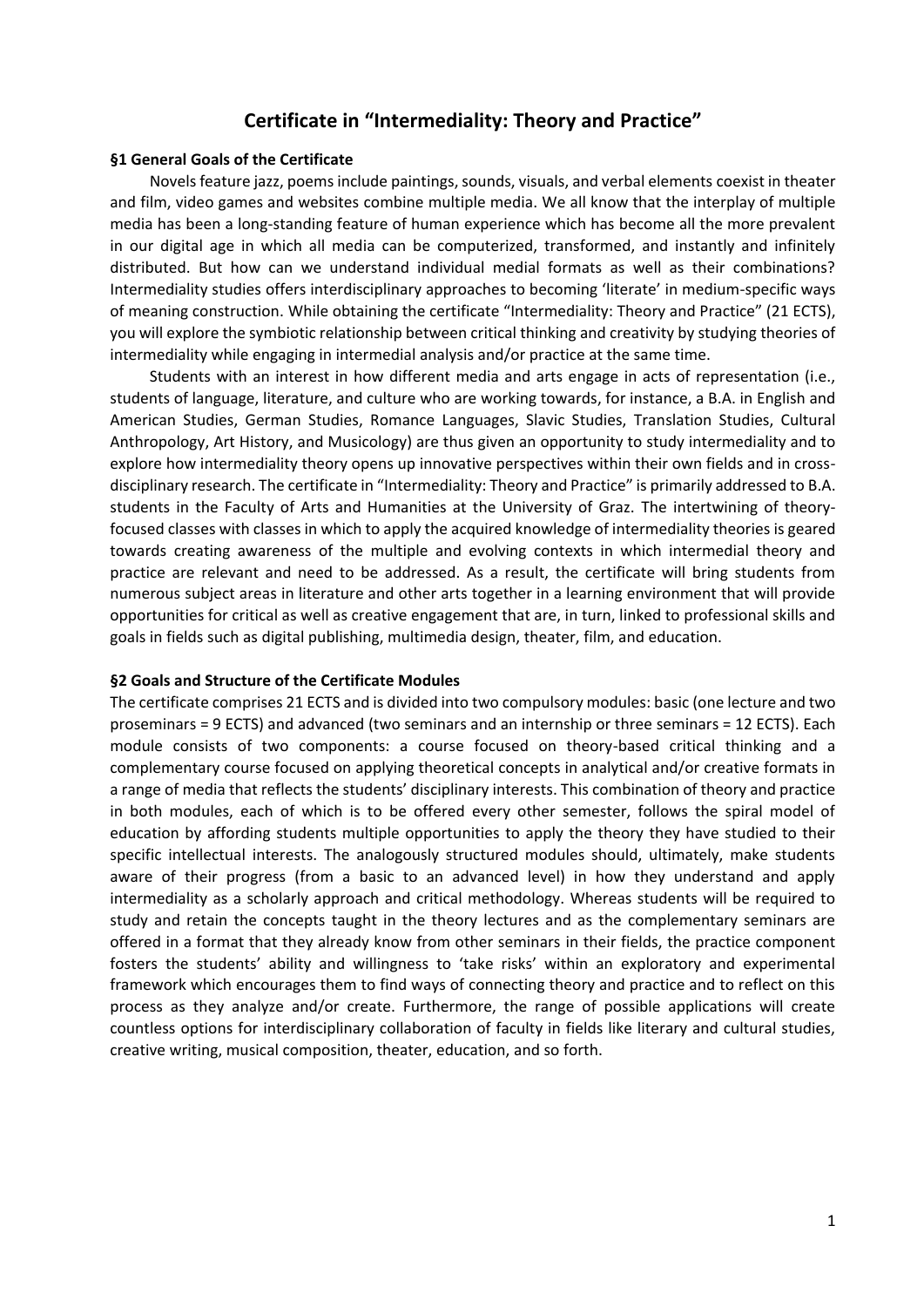*Module 1: Basic Theory and Practice* (9 ECTS)

| VO        | 2<br>SSt.             | 3<br>EC.<br><b>TS</b> | WS        | "Intermediality<br>Theory I"                                               | Lecture<br>on<br>course<br>foundational concepts<br>οf<br>intermediality studies.                                                                                                                                                                     | Final exam on different schools of<br>their<br>thought,<br>approaches,<br>methods, and terms of analysis.                                                                                                                                                                                                                    |
|-----------|-----------------------|-----------------------|-----------|----------------------------------------------------------------------------|-------------------------------------------------------------------------------------------------------------------------------------------------------------------------------------------------------------------------------------------------------|------------------------------------------------------------------------------------------------------------------------------------------------------------------------------------------------------------------------------------------------------------------------------------------------------------------------------|
| <b>PS</b> | $\mathcal{P}$<br>SSt. | 3<br>EC<br><b>TS</b>  | <b>WS</b> | "Intermediality<br>Theory I"                                               | <b>Students</b><br>will<br>read<br>and<br>the foundational<br>explore<br>texts that are introduced in<br>the lecture course. This class<br>is to be taken simultaneously<br>with the lecture course.                                                  | The final exam and/or research<br>paper allows students to reflect on<br>theories regarding specific types of<br>intermediality such as word-image<br>relations.                                                                                                                                                             |
| <b>PS</b> | 2<br>SSt.             | 3<br>EC<br><b>TS</b>  | WS        | "Intermedial<br>Practice I"<br>(Topics will vary<br>from year to<br>year.) | Students will<br>develop<br>a -<br>'product' that shows how<br>their<br>critical<br>perception<br>through<br>the<br>0f<br>lens<br>intermediality impacts their<br>disciplinary work in a specific<br>of<br>the<br>field<br>arts<br>and<br>humanities. | Sample projects: a critical analysis<br>which applies interme-dial methods<br>to word-image relations or a<br>creative work involving words and<br>images (e.g., a literary, filmic, or<br>design-based<br>product),<br>complemented with a conceptual/<br>analytical portfolio with reflections<br>on intermediality theory |

*Module 2: Advanced Theory and Practice* (12 ECTS)

|  | <b>SE</b>        | 2 SSt.               | $\overline{4}$<br><b>ECTS</b> | <b>SS</b>             | "Intermediality<br>Theory II"<br>(Thematic<br>focus will vary<br>from year to<br>year.) | Reviewing their knowledge<br>of foundational concepts<br>and their experience with<br>apply-ing them, students<br>will<br>study thematically<br>focused current debates in<br>intermediality studies on an<br>advanced level.                                                                                                                                                      | The research paper / portfolio<br>allows students to relate and<br>discuss, for instance,<br>multiple<br>theoretical concepts or approa-ches<br>to multiple media forms on a higher<br>level of complexity than in the basic<br>module lecture course.                                                                                                                                                                                                                                                                                                                                                                                         |
|--|------------------|----------------------|-------------------------------|-----------------------|-----------------------------------------------------------------------------------------|------------------------------------------------------------------------------------------------------------------------------------------------------------------------------------------------------------------------------------------------------------------------------------------------------------------------------------------------------------------------------------|------------------------------------------------------------------------------------------------------------------------------------------------------------------------------------------------------------------------------------------------------------------------------------------------------------------------------------------------------------------------------------------------------------------------------------------------------------------------------------------------------------------------------------------------------------------------------------------------------------------------------------------------|
|  | <b>SE</b>        | 2 SSt.               | $\overline{4}$<br><b>ECTS</b> | <b>SS</b>             | "Intermedial<br>Practice II"<br>(Topics will<br>vary from year<br>to year.)             | Analogous to the seminar in<br>module 1, students will<br>apply their knowledge from<br>the thematic focus of the<br>advanced theory seminar to<br>develop a 'product' within<br>the boundaries of their<br>disciplinary interests and<br>the instructor's area of<br>expertise.<br>Students<br>will<br>thus contribute to new<br>knowledge in working with<br>intermedial theory. | Sample projects: critical analyses of<br>multiple intermedial relations (co-<br>existing<br>in<br>work<br>one<br>or<br>comparative)<br>presented in<br>an<br>argumentative paper or a seminar<br>paper that combines a creative<br>component with an analytical-<br>argumentative one (e.g., a creative<br>work which uses the intermedial<br>that<br>the<br>relations<br>analytical<br>component discusses; or a creative<br>project that allows them to carry<br>critical approaches to intermedial<br>practices outside the university<br>publishing,<br>such<br>context<br>as<br>teaching, and multiple art- and<br>media-related fields). |
|  | Praxis           | 106<br>work<br>hours | $\overline{4}$<br><b>ECTS</b> | SS<br>or<br><b>WS</b> | Praxis                                                                                  | Internship at a suitable<br>institution that engages in<br>intermedial practice (e.g.,<br>museum, gallery, theater)                                                                                                                                                                                                                                                                |                                                                                                                                                                                                                                                                                                                                                                                                                                                                                                                                                                                                                                                |
|  | OR:<br><b>SE</b> | 2 SSt.               | 4<br><b>ECTS</b>              | SS<br>or<br><b>WS</b> | "Intermedial<br>II''<br>Practice<br>(different<br>topic)                                | See above                                                                                                                                                                                                                                                                                                                                                                          |                                                                                                                                                                                                                                                                                                                                                                                                                                                                                                                                                                                                                                                |